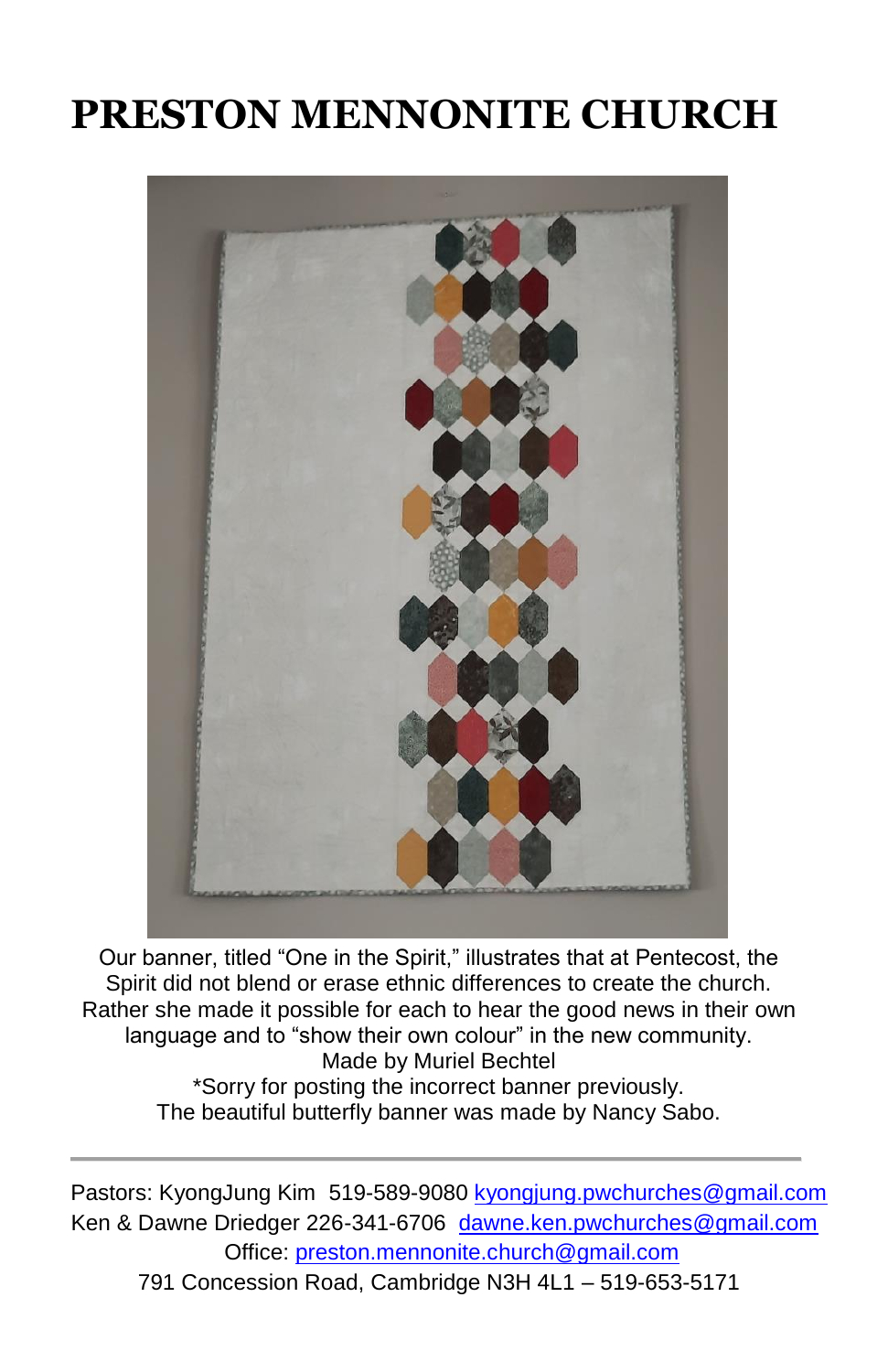Worship Service, June 19, 2022 @ **9:30 am**

Worship Leader: Will Stoltz Song Leader: Muriel Bechtel; Pianist: Katherine Rochester A/V Technician: Chris Brown Speaker: Dean Shoemaker, MEDA

We acknowledge that our church is located on the traditional lands of the Neutral, the Anishinaabe, and the Haudenosaunee peoples.

### *GATHER TO WORSHIP*

Prelude: Celebrating National Indigenous People's Day

Welcome

Gathering Hymn: VT #75 Praise, My Soul, the King of Heaven!

Gathering Call: VT #877

Prayer of Thanksgiving

Hymn: VT #605 My Life Flows On

#### *WHAT IS GOD SAYING TO ME?*

Bible Reading: Psalm 34:4-8; Galatians 5:22-26

Message: Our Father's love

## *WHAT AM I GOING TO DO ABOUT IT?*

Hymn of Response: Good Good Father

Prayer Time

**Offering** 

#### *SENDING*

Announcements

Sending Hymn: VT #771 We Have Been Sent by God

Blessing

Postlude

#### **You are invited to join in Coffee & Fellowship time in the lower auditorium.**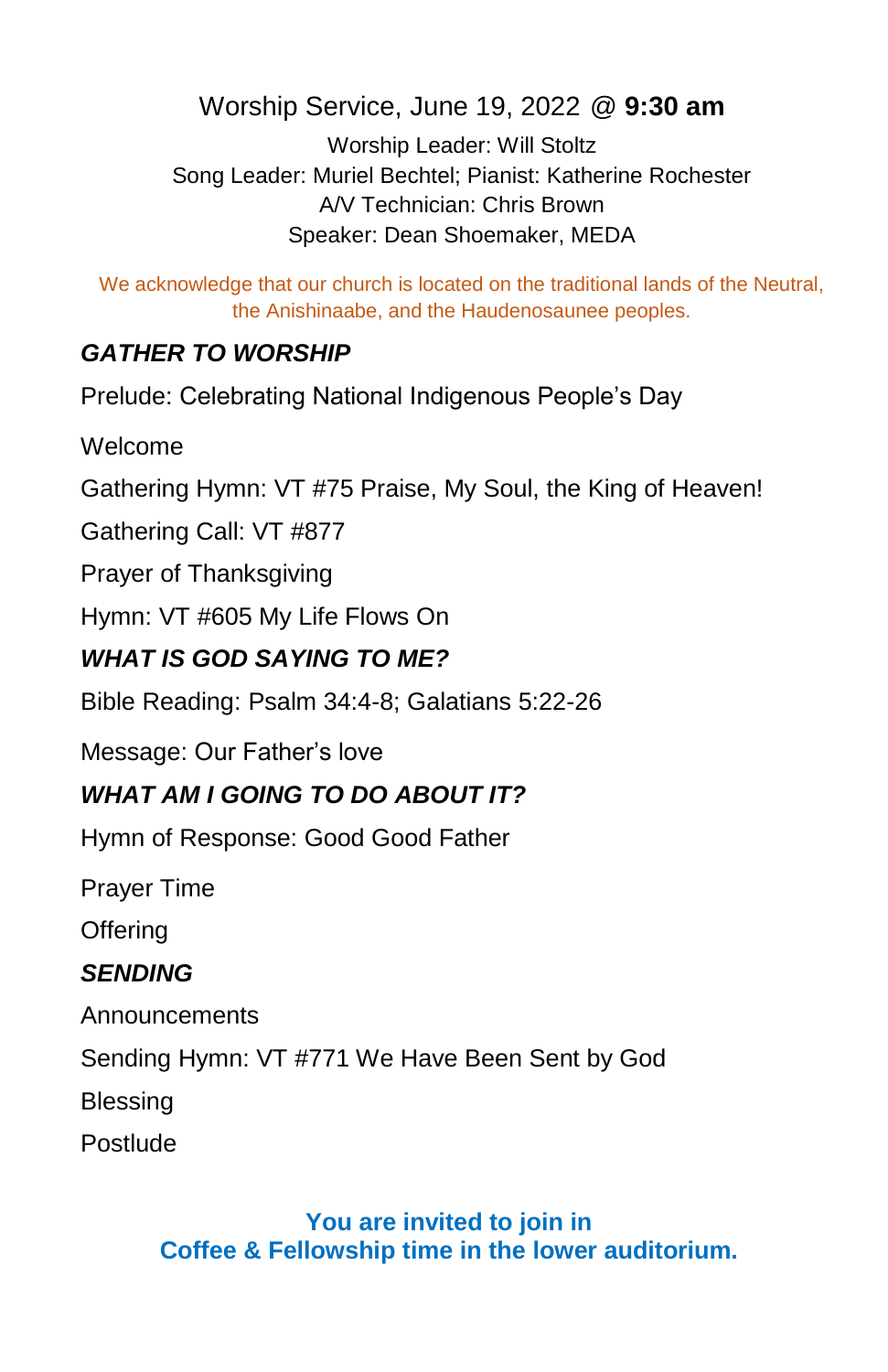## **EVENTS & MEETINGS**

| Wed June 22   | $9:30$ am  | <b>Church Council meeting</b>                   |
|---------------|------------|-------------------------------------------------|
| Thurs June 23 | $1 - 2$ pm | <b>Prayer meeting</b>                           |
| Fri June 24   | $3-4$ pm   | <b>Fairview Seniors &amp; Pastor</b><br>meeting |

## **ANNOUNCEMENTS**

● Please note that masks are no longer required in the church building but if you feel more comfortable wearing a mask, please do so.

● **Lectio Divina Prayer meeting** is on Thursday from 1-2 pm. This week's scripture text is John 2:1-12. The Zoom link is [here.](https://us02web.zoom.us/j/87537550024?pwd=QUVZaHFtbUg2TVdXTHduZXQxd3d2Zz09) Meeting ID: 875 3755 0024 Passcode: 931300

● **A/V Technician vacancy**-- Please contact the Worship Committee (Brandon, Vickie or Muriel) with any ideas or names of people who might be able or interested to operate the sound system and camera to help us continue to worship together. Pray that we will be open to new possibilities.

## **EVENTS BEYOND THE CONGREGATION**

➢ You are invited to the historic **Detweiler Meetinghouse,** Roseville Road, on Sunday, July 3, at 2:30 to enjoy the Fair Wind Celtic Quartet play and sing from the rich musical heritage of the music of Ireland, Scotland and England. An offering will be taken. Masks are requested but not required. Information is at <https://detweilermeetinghouse.ca/events/>